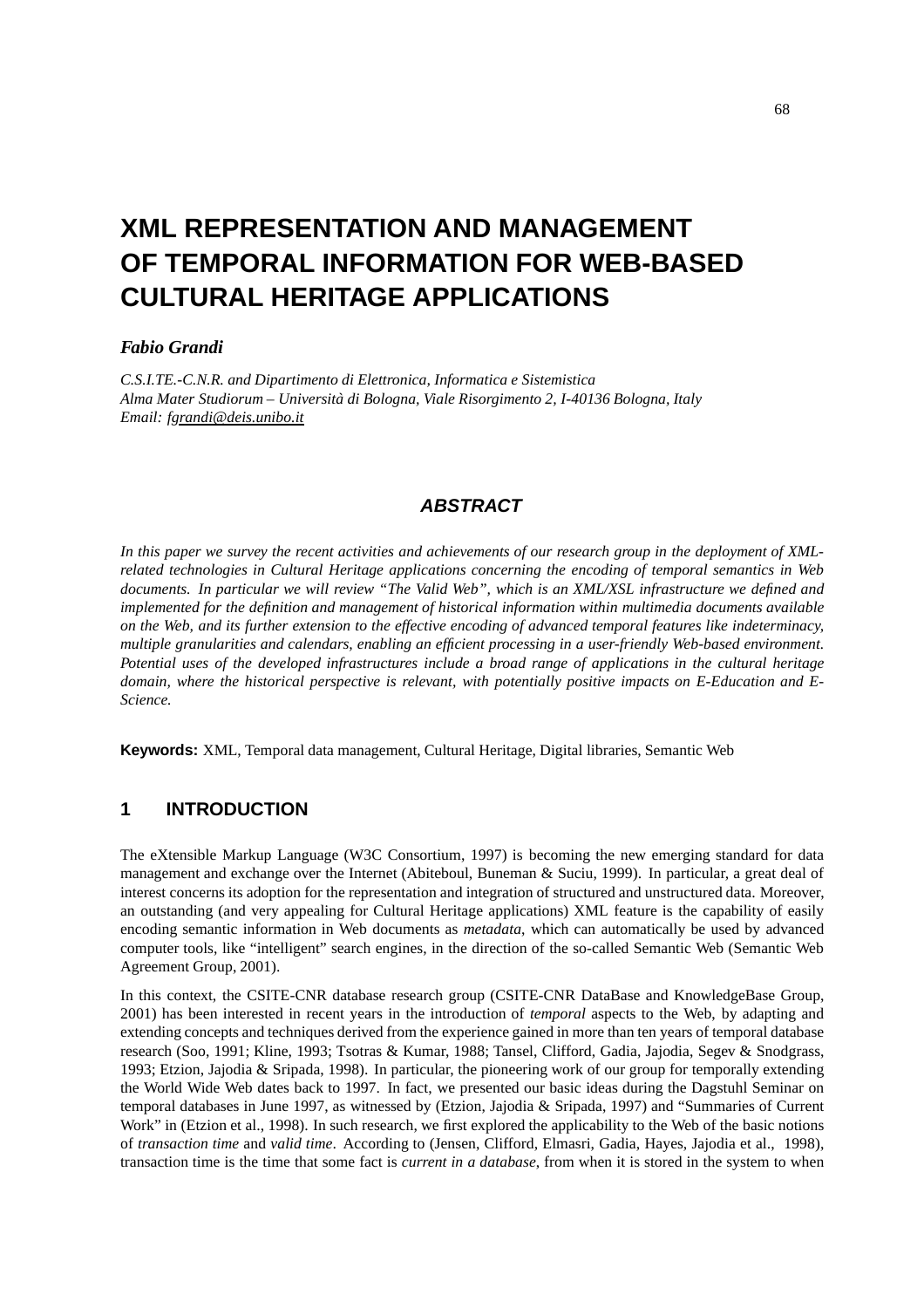it is deleted, whereas valid time corresponds to the time that some fact is *valid in the real world*. With respect to the Web (Grandi & Scalas, 1998), transaction time concerns the availability and versioning of Web resources, whereas valid time concerns the temporal validity of the information carried by the contents of a Web resource. For example, by moving back along transaction time we could access previous versions of the same Web page. However, for Cultural Heritage applications, the dimension of interest is mainly valid time, as it allows the explicit encoding of historical information within Web documents and the imposition of a "temporal view" for selective navigation and browsing of the Web contents.

Our early work was mainly developed in the context of the national research project INTERDATA ("Methodologies and technologies for data and process management on Internet and Intranet networks" (Project INTERDATA, 1997), project co-funded by the Italian Ministry of the University and Scientific Research). In particular, in the first part of the project we studied the problems related to the introduction of transaction time. We investigated several techniques for implementing a Web site with versioned resources, aimed at reducing data duplication, and extensions to the HTTP protocol for negotiating transaction-time versions (Cristofori, Grandi, Mandreoli & Scalas, 1998). We also developed a prototype Web site (Cristofori, Grandi, Mandreoli & Scalas, 1999) with temporal navigation facilities along the transaction-time axis. As to valid time, we proposed in (Grandi & Scalas, 1998) the first timestamping scheme for the explicit encoding of historical information in Web pages, based on non-standard HTML and custom browser extensions. At the same time, we also investigated "killer applications" for the best exploitation of valid-time temporal semantics on the Web. As a result, we focused on Cultural Heritage applications with our participation in another national research project, called "Cultural Heritage" (Project Cultural Heritage 2001), funded by the Italian National Research Council.

Subsequently, in order to put into practice the valid-time dimension in the Web, we combined our basic ideas with the emergence of the XML-related technologies and developed an XML/XSL infrastructure, named "The Valid Web", for the management of temporal documents and data (Grandi & Mandreoli, 1999; Grandi & Mandreoli, 2000c). The proposed techniques enable the explicit encoding of distinguished temporal/historical information within XML (or even legacy HTML) documents, whose contents can then be selectively accessed according to their temporal validity with any XML-compliant Web browser, like Microsoft Internet Explorer 5 (Microsoft, 2002) and its successive versions. In order to show its potential, the infrastructure has been implemented on a demo prototype (Grandi & Mandreoli, 2000a) —also available on-line (Grandi & Mandreoli, 2000b)— showing, as an application example, the functionalities of a temporal fine-arts Web museum (Pioch, 1996), that is a virtual environment in which it is possible to carve out personalized visitor routes for a specific epoch of interest.

Furthermore, our research group was also recently involved in the development of an interesting application and extension of "The Valid Web" approach for the management of ancient text sources in digital form. The general framework of such work is the "XML/Repetti" project, a collaboration with the Computer and History group at the University of Florence (Niccolucci, Zorzi, Baldi, Carminati, Salvatori & Zoppi, 1999). They have been involved in the study of a new edition, in electronic form, of Emanuele Repetti's historical-geographical dictionary of Tuscany (nineteenth century) for a couple of years. In particular, our contribution to the "XML/Repetti" project is the extension of "The Valid Web" infrastructure to deal with the specificity and semantic richness of the temporal information stored in *Repetti*'s Dictionary and similar textual sources (involving vague and imprecise expressions with the use of multiple granularities and calendars) and the redesign of the overall system architecture with efficient organization of the temporal search engine and of the large resulting XML document repository, including optimized search algorithms and temporal indexing facilities (Grandi & Mandreoli, 2001a; Grandi & Mandreoli, 2001b).

We emphasize the fact that the worldwide accessibility of *Repetti*'s Dictionary and analogous ancient text sources, which will be enabled by Web publishing, has a noteworthy relevance from a Cultural Heritage and also a sci-entific point of view, as frequently written sources have the same importance as material evidence in medieval archaeology. The increasing role of the Internet in archaeological investigation has already been pointed out, as widespread, fast and easy sharing of information on the Web has a substantial impact on the archaeological methodology (Bogdanovic, Vicente & Barcelo, 1999; Hermon & Niccolucci, 2000), which could be boosted by the deployment of XML-related technologies, as also evidenced in (Niccolucci et al., 1999; Benvenuti, Niccolucci, Baragli & Carpini, 2000; Niccolucci, 2002). The representation and automated management of temporal aspects adds computational search power to simple accessibility, enabling a radical change with respect to the availability of paper printed editions of sources.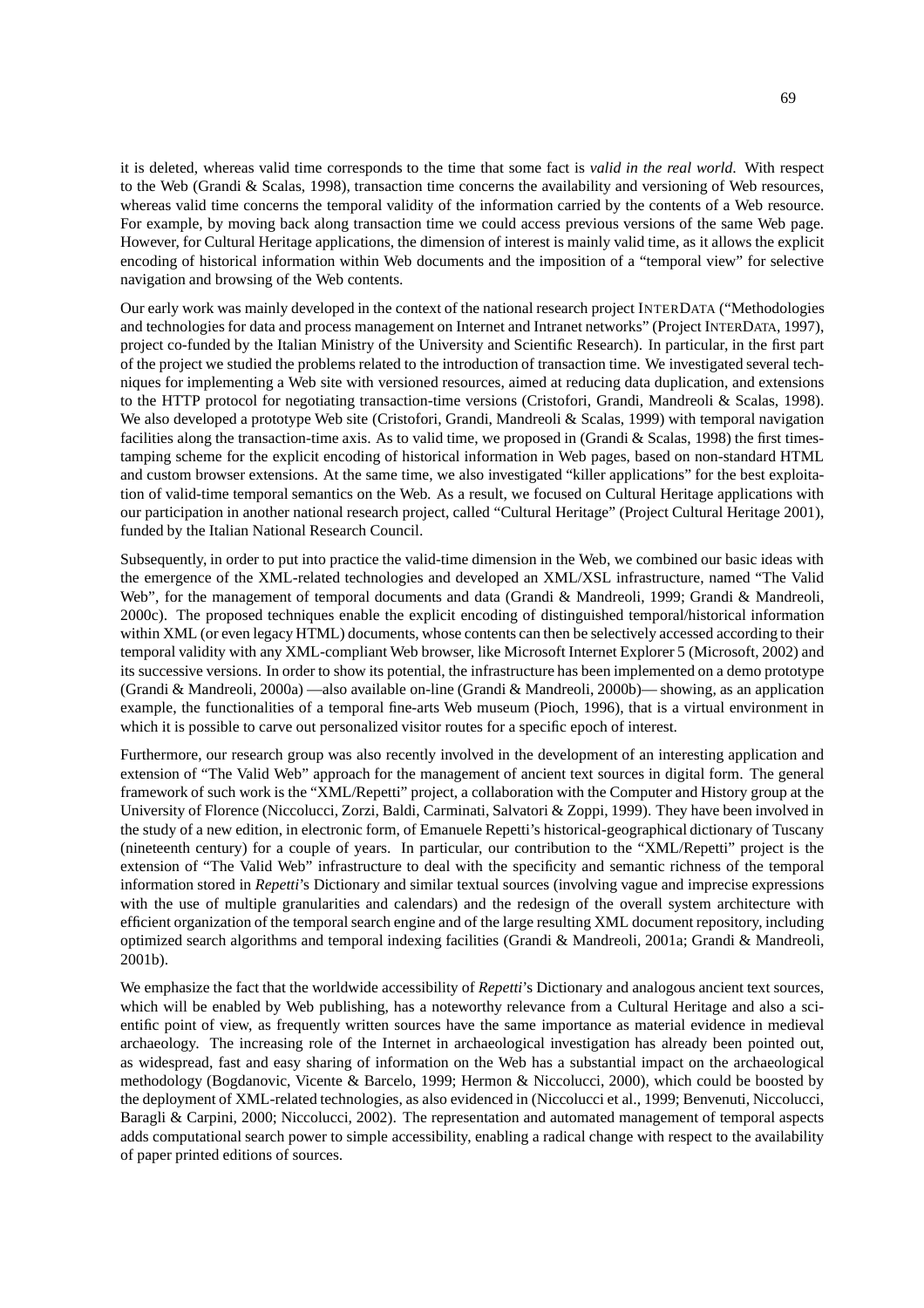To sum up, potential uses of the developed infrastructures include a broad range of applications in the Cultural Heritage domain, where the historical perspective is relevant, with a potential positive impact on Electronic Education (e.g. by publishing digital libraries, virtual museums and archaeological sites with historical indexing and advanced temporal filtering facilities on the Web) and Electronic Science (e.g. by allowing history and archaeology researchersto share primary sources as large collections of hypertextual documents provided with semantically and computationally powerful temporal search engines on the Web).

The rest of the paper is organized as follows. Section 2 reviews "The Valid Web" approach, whereas Section 3 describes its developments in the "XML/Repetti" project. Conclusions can be found in Section 4.

#### **2 "THE VALID WEB": A SIMPLE TEMPORAL XML/XSL INFRASTRUCTURE**

The addition of valid time to Web documents proposed in "The Valid Web" approach (Grandi & Mandreoli, 2000c) is based on the extension of the XML markup language (W3C Consortium, 1997) with timestamping tags. The proposed infrastructure —which also includes an XML schema (W3C Consortium, 2000) and an XSL stylesheet (W3C Consortium, 2002)— is based on current Web technology and only requires browsers supporting XML (like the latest versions of Microsoft Internet Explorer). In particular, the extension consists of a new XML tag, <valid>, to define a *validity context*. The validity context is used to assign a specific time pertinence to a piece of a multimedia document for temporally selective manipulation. Simple timestamps can be specified in a validity context by means of <validity> tags, which allow the definition of a temporal interval through its boundaries (i.e. the values of the from and to attributes of the <validity> XML element). In general, multiple intervals can be used: in this case, the timestamp is defined as the union of all the validity intervals specified; formally, the timestamp is a *temporal element* as defined in the BCDM temporal data model (Jensen, Soo & Snodgrass, 1994). For instance, the following code:

```
<!-- definition of a validity context -->
<valid>
    <!-- valid-time timestamping -->
    <validity from="1280-01-01" to="1285-12-31" />
    <validity from="1295-01-01" to="1300-12-31" />
        This is text <b>valid from 1280 to 1285</b>
            but also s >valid from 1295 to 1300</b>...
</valid>
```
defines a validity context whose validity is  $[1280-1285] \cup [1295-1300]$ . The time constants can be specified according to the ISO 8601 format (Wolf & Wicksteed, 1997), which also corresponds to the XML "date" data type.

From a system architecture viewpoint, "The Valid Web" is simply based on client-side document processing on top of standard Web technology (with XML-enabled browsers). In particular, the temporally selective navigation of downloaded documents is based on a client-side filtering of the document contents to be displayed by means of a provided XSL stylesheet. In other words, "The Valid Web" approach requires the temporal document to be retrieved from the Web server and then processed by the XSL stylesheet in the main memory space managed by the browser. This solution is optimal, as it minimizes network traffic, in the presence of small temporal documents and, in particular, when users often change the temporal context during the navigation of a page. In such a case, the XSL stylesheet is updated on-the-fly to reflect the new temporal selection condition and then dynamically re-applied to the document through DOM method calls (W3C Consortium, 2001) invoked by JavaScript control functions (being the stylesheet loaded as a document object in the main memory managed by the browser). For this reason, the approach is best suited for the temporal re-engineering of legacy HTML-based Web sites, since the resulting temporal documents only have a very small space and network transfer overhead compared to the nontemporal case (this is basically due to the added timestamping tags, in addition to a bit of extra XML formatting, needed to make legacy documents *well-formed*).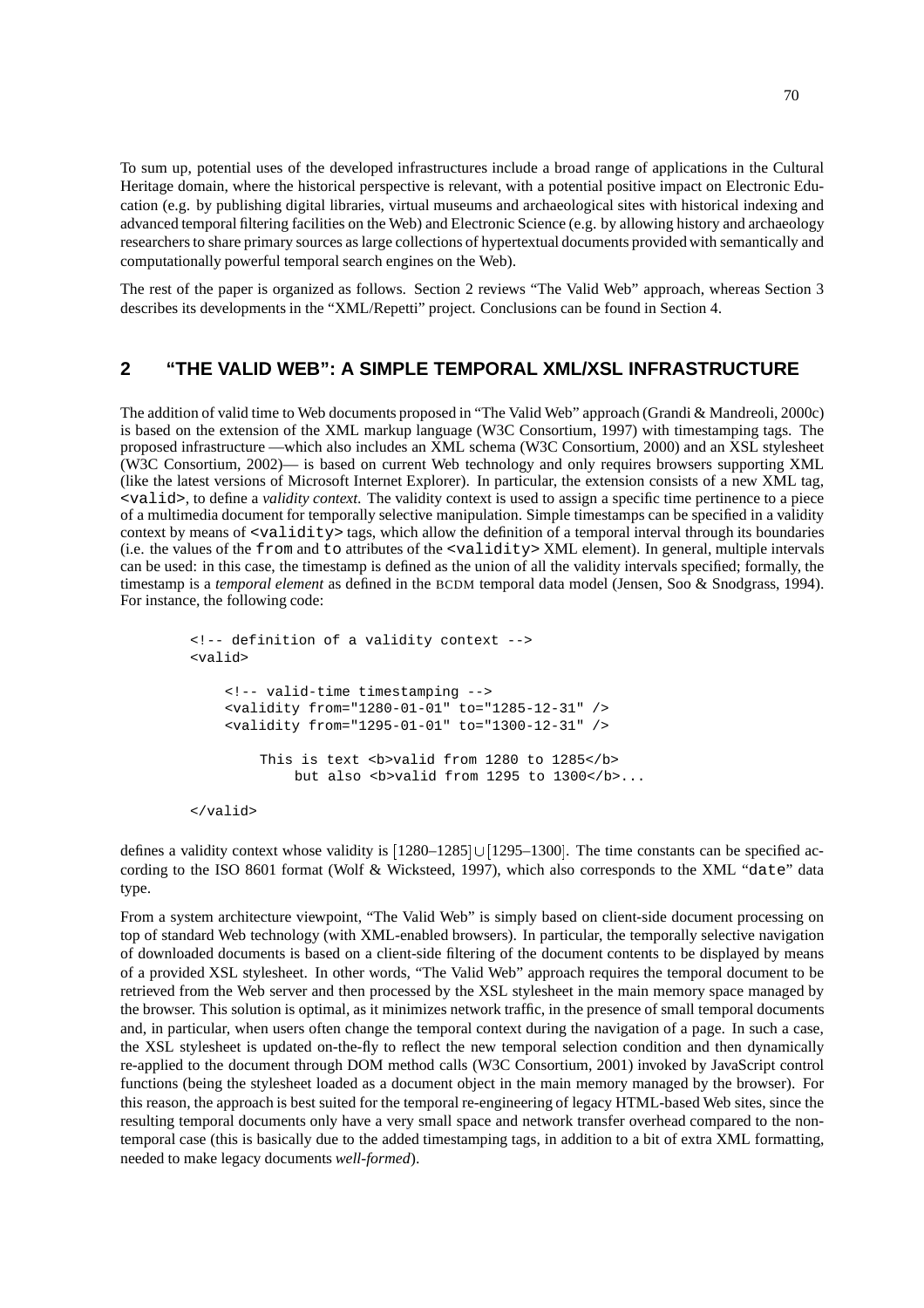```
<?xml version="1.0" ?>
<xsl:stylesheet xmlns:xsl="http://www.w3.org/TR/WD-xsl">
  <!-- identity transformation template -->
  <xsl:template>
     <xsl:copy>
       <xsl:apply-templates
             select="@*|*|comment()|pi()|text()" />
     </xsl:copy>
  </xsl:template>
  <!-- recursive valid-time selection template -->
  <xsl:template match="valid">
     <xsl:choose>
       <xsl:when test="validity[condition on from and to values]">
          <xsl:copy>
             <xsl:apply-templates
                   select="@*|*|comment()|pi()|text()" />
          </xsl:copy>
       </xsl:when>
       <xsl:otherwise>
          <xsl:apply-templates select="*//valid" />
       </xsl:otherwise>
     </xsl:choose>
  </xsl:template>
```
**</xsl:stylesheet>**

**Figure 1**: The XSL Valid.xsl stylesheet

In more detail, valid-time selection relies on the XSL stylesheet, named Valid.xsl, which can be seen in Figure 1: the first part consists of a simple identity-transformation template, while the second part is devoted to the temporal selection of the contents of valid contexts. The processing of the new XML <valid> element causes the output of the element's contents when a validity selection condition (involving the <validity> timestamps) is verified. For instance, if the condition has the form:

```
@from[.$le$ '1500-12-31' ] and @to[.$ge$ '1500-01-01' ] ,
```
each <valid> element whose validity *overlaps* the year 1500 is included in the stylesheet output: the selection condition matches any  $\langle$ validity  $\rangle$  element where the from attribute value is  $\leq$ 1500/12/31 and the to attribute value is  $>1500/1/1$ . The particular structure of the selection template causes the execution of the overlap test with the navigation context on all the  $\langle \text{validity}\rangle$  timestamps found in the current  $\langle \text{valid}\rangle$  element. The conditional processing uses the xsl:choose instruction which provides for an xsl:otherwise case (not supported by the  $xsl:if XSL$  element), in order to recursively look for nested validity contexts. The  $xsl:when$ instruction is activated if at least one of the intervals (corresponding to a <validity> element) belonging to the timestamp satisfies the selection condition. The  $xsl:otherwise$  instruction is activated only when none of the timestamps of the current <valid> environment satisfies the selection condition.

The Valid Web approach is aimed at supporting temporal navigation in virtual environments which are sources of historical information. An extremely appropriate example of such an environment is a Web museum, where temporal selective browsing allows the definition of personalized visit paths through centuries and artistic or historical periods within the museum collections. In order to plan a visit, we can use valid time selection to change the historical period of interest. For instance, we can choose the High Renaissance period, by selecting the validity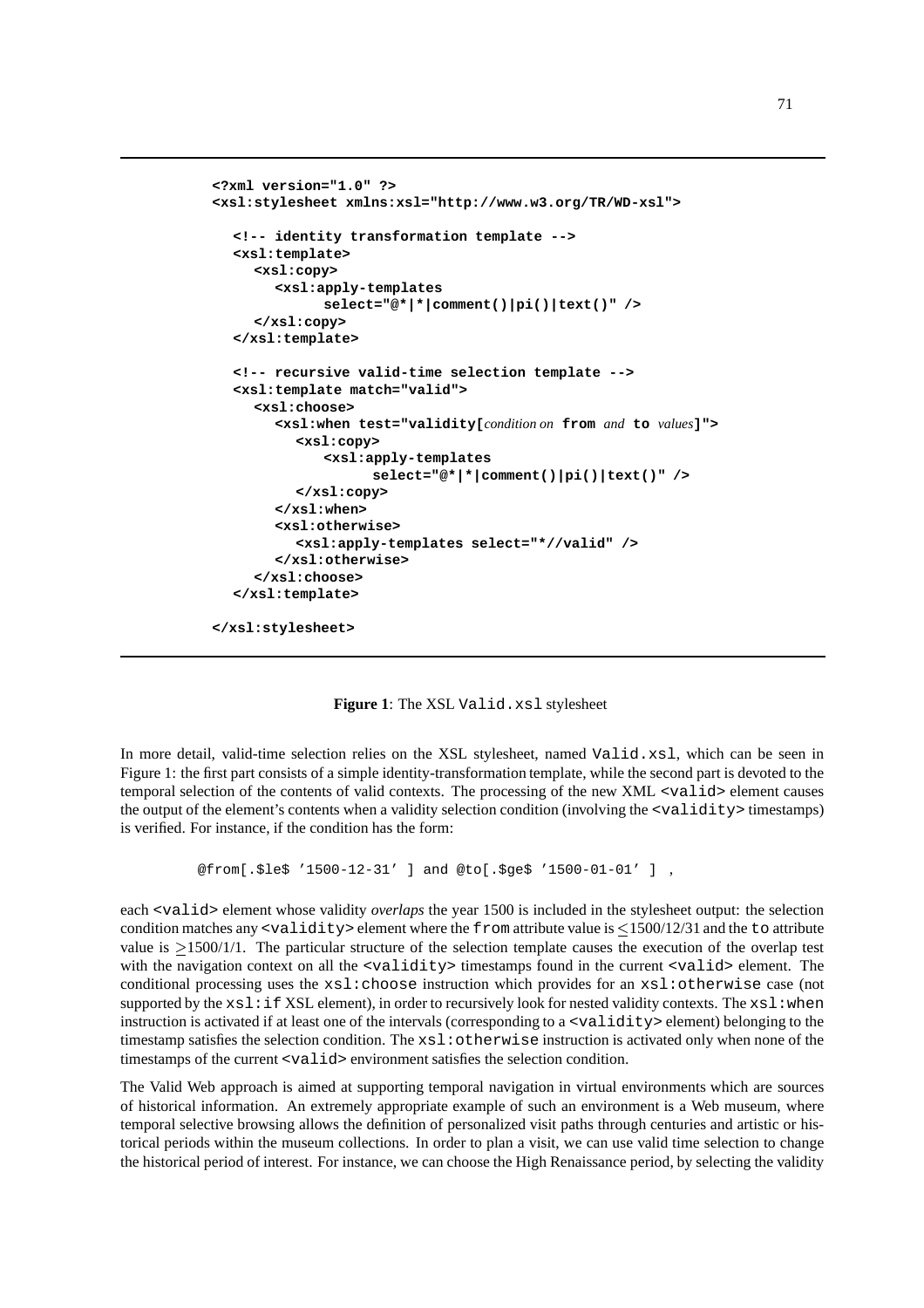|                      | Validity Context Selection -- Web Page Dialog<br><b>Validity Context Selection</b> |        |                             |
|----------------------|------------------------------------------------------------------------------------|--------|-----------------------------|
|                      |                                                                                    |        |                             |
|                      | From: 1999-10-11                                                                   | OK     |                             |
|                      | $10122000 - 05 - 14$                                                               | Cancel |                             |
|                      |                                                                                    |        |                             |
|                      |                                                                                    |        |                             |
| 1500-2000            | π                                                                                  | п<br>п |                             |
| 1500                 | 1600<br>1700                                                                       | 1800   | 1900<br>2000                |
|                      |                                                                                    |        |                             |
|                      | Jan   Feb   Mar   Apr   May   Jun   Jul   Aug   Sep   Oct   Nov   Dec              |        |                             |
| <b>Selected Date</b> |                                                                                    |        |                             |
| 2000-05-14           | <b>Set From</b>                                                                    |        | Set To                      |
|                      |                                                                                    |        |                             |
|                      |                                                                                    |        |                             |
|                      |                                                                                    |        |                             |
|                      |                                                                                    |        | © 1999-2000 by Fabio & Fede |

**Figure 2**: The Java Applet for the selection of a Validity Context

range 1495–1520. Hence, we may start our virtual visit entering some virtual hall or gallery with only the temporally relevant paintings or sculptures present; by changing the validity context we could see some works vanish and other works materialize. For example, in a hall dedicated to the Italian High Renaissance, we could view the evolution of the painting styles of Leonardo da Vinci, Raphael, Michelangelo and Titian and, say, have a look at works contemporaneous to the Mona Lisa picture.

The interest for museum applications on the Internet is constantly growing. This is shown by the increasing number of available museum sites and by the development of a specific discipline (Archives & Museum Informatics, 2001), with dedicated journals (e.g. *Archives and Museum Informatics*) and conferences (e.g. *Museums and the Web*). The "Web Museum", authored and maintained by Nicholas Pioch (1996), was one of the very first to open and is probably the most popular virtual museum on-line. It is basically a collection of image data representing famous paintings, heterogeneous as to their origin, which can accessed, for example, via an artist or a theme index. In order to test our proposal, we realized a temporal version of a subset of the Web Museum pages and developed a Web environment for the temporal browsing of its collections (Grandi & Mandreoli, 2000a; Grandi & Mandreoli, 2000b). The pages of the site are organized into two frames (see Figure 3). A small service frame in the bottom part of the window contains all the required controls to deal with the user's specification of the validity context to be used for temporal navigation, including the visualization of the current validity context. All the controls are implemented as JavaScript functions. A larger frame, occupying nearly all the browser's window space, is used to display temporal documents, that is the results of the temporally selective filtering effected by the Valid.xsl stylesheet on timestamped XML documents. The results of such filtering is a plain HTML document which is then rendered by the browser as usual.

In general, the valid-time selection implies the choice of an interval. This can be done by independently choosing two time points representing the interval boundaries. The selection of each interval boundary can be based, for instance, on a graphic *scrollbar* or *slider* for the fine selection of a time-point (at a given granularity level). In our prototype implementation, time-points are dates (i.e. the granularity level is the day) and the selection of an interval can be effected by means of a Java JFC/Swing applet (Sun Microsystems, 2002b), which contains two graphic sliders: the former to select the year and the latter to select the day of the year (see Figure 2). The former slider, for user's convenience, has a 500-year range, which can be changed (from 0–500 to 2000–2500) by means of a *multiple-choice menu* available next to the year slider. Assume we have to fix a date, say 1596/3/7. We can start by choosing the year 1596 with the former slider (with the default range 1500–2000 set) and then choose the March, 7 date with the latter slider. The chosen value can then be assigned to the From or To interval boundary by means of the corresponding "Set" *button*. However, editable input fields for directly typing in a valid time value (in the "YYYY-MM-DD" string format) are also always available in the dialog window containing the running applet. The communication between the applet and the JavaScript control functions in the calling service frame (e.g. to return the selected validity context) is managed by means of the LiveConnect package (LiveConnect, 2002)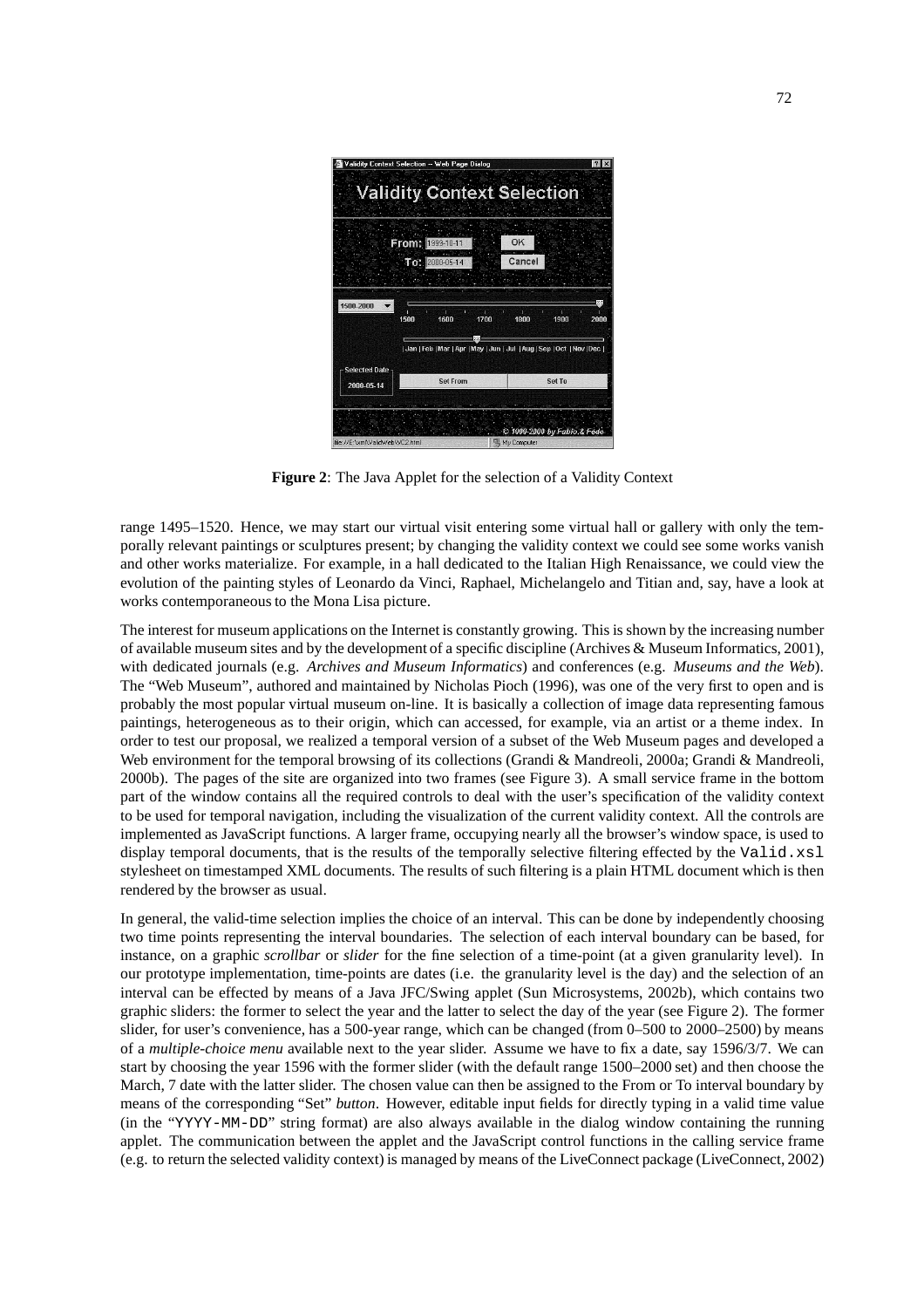

**Figure 3**: Temporal navigation of the Web Museum

supported by the Java Plug-in 1.2.2 (Sun Microsystems, 2002a).

Once the navigation validity context choice is confirmed by the user, the temporal filtering of the currently displayed document is automatically re-executed by means of the DOM method calls described above. Furthermore, in order to enable fully fledged temporal navigation, the current validity context is automatically "inherited" by the newly loaded page, if the new document is also a temporal XML one, each time the user changes the displayed document in the usual way (e.g. by following a link). This behaviour is forced in our prototype thanks to the dynamic HTML facilities supported by Ie5. In fact, we used a slightly modified Valid.xsl stylesheet with respect to Figure 1. The actual stylesheet implements a dynamic call-back mechanism by inserting some JavaScript code in the preamble of the processed document. Such a script provokes the immediate activation of the temporal selection functionality when the document is loaded by the browser. When the validity context is changed, the Valid.xsl filter is updated on the fly (to include the overlap with the current validity context as a selection condition) and then re-applied to the displayed document.

For example, Figure 3 shows two snapshots of navigating through a sample page containing Rembrandt selfportraits. The full page contains seven pictures, dating from 1629 to 1669. The left hand side of Figure 3 shows the page when the validity context has been set to [1635–1640] and only two pictures are visible (the third and the fourth one) while the right hand side shows the same page with the validity context changed to [1660–1665] and two other pictures have been displayed (the fifth and the sixth one). The current navigation context is always visible in the bottom service frame of the window. The "Change" command on the right is a link that activates the applet of Figure 2.

We emphasize that the temporal browsing and navigation enabled by the deployment of the Valid Web infrastructure is really based on the temporal semantics of the contents of Web documents, as encoded by their creators. This is very different from the use of a "traditional" Web search engine (like Google or Altavista) to retrieve Web pages containing text explicitly matching a search string representing dates or time periods which must supplied by the *user*.

In general, the purpose of our proposed timestamping scheme is (at least) twofold:

- it can be used to make temporal "traditional" Web sites (featuring HTML multimedia documents), in order to support the representation of historical information, and enabling a temporally selective navigation with respect to information validity; our Web Museum application corresponds to such an approach;
- it can be used to design new XML-based Web sites and applications, in order to support the management of structured or semi-structured temporal data, and enabling the utilization of functionalities developed by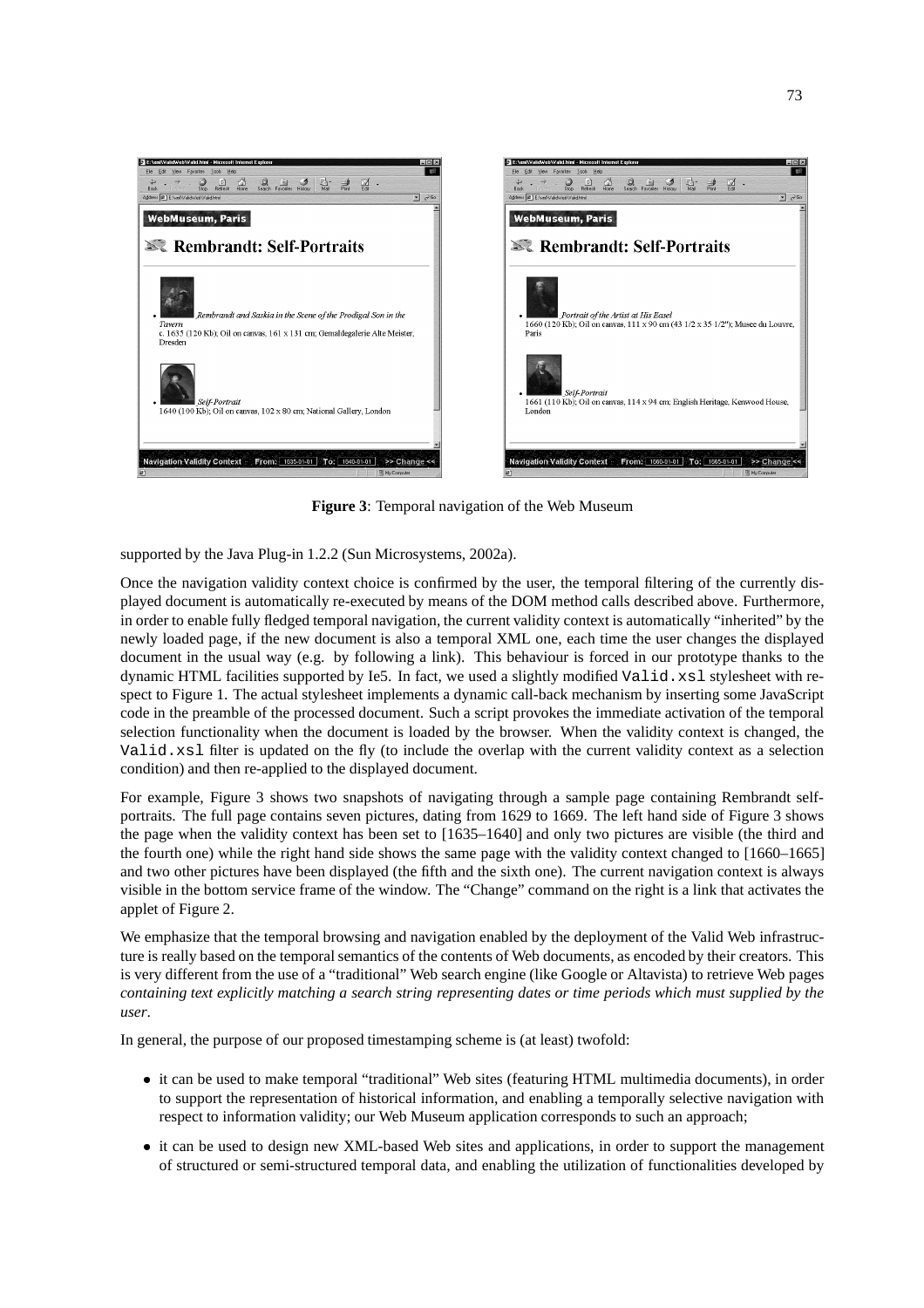temporal database research (e.g. TSQL2-like temporal query languages (Snodgrass, Ahn, Ariav, Batory, Clifford, Dyreson et al., 1995)).

Referring to our reference application, the legacy HTML pages making up the Web Museum were first converted into XML documents (their original HTML markup also needed some checking and correcting for conversion into *well-formed* HTML code). This phase of Web site re-engineering can largely be automated. Human intervention and expertise is required during the second re-engineering phase for the addition of timestamps, as the pieces of information to be enclosed in <valid> environments have to be carefully identified and appropriate time values have to be assigned to <validity> timestamps.

Other kinds of Web sites of interest for Cultural Heritage applications likely to benefit from the encoding of temporal semantics include virtual archaeological sites, historical digital libraries and any other collection of multimedia data and (hyper)textual information where the time dimension may be helpful for selective browsing and navigation.

### **3 EXTENSION OF THE ENCODING SCHEME: THE "XML/REPETTI" PROJECT**

As a starting point, the straightforward application of "The Valid Web" approach to the "XML/Repetti" project would allow the uniform classification and encoding of temporal information contained in the dictionary and make availabile techniques for temporal search support. However, the advanced functionality and efficiency specifications (*Repetti*'s Dictionary is quite a *large* collection of text), in addition to the specificity of the dictionary contents, required an improvement of the basic approach. Such an improvement was aimed at fulfilling three goals:

- 1. The extension of the XML/XSL infrastructure to deal with the semantic richness of the temporal information stored in *Repetti*'s Dictionary and similar textual sources;
- 2. The redesign of the overall system's architecture, including the efficient organization of the temporal search engine (with optimized search algorithms) and the XML document repository (provided with temporal indexing facilities);
- 3. Last but not least, the design and implementation of a user-friendly tool for computer-aided temporal encoding and document markup, which could save history or archaeology researchers from "manual" intervention and editing as much as possible.

In particular, the infrastructure extension required an enhancement of the markup scheme and search mechanism in order to be be able to capture the semantics of widespread temporal expressions in *Repetti*'s Dictionary involving:

- **indeterminacy** (as in: "towards the end of 1653");
- **multiple calendars** (e.g. use of the Julian calendar);
- **different granularities** (e.g. months *versus* years).

In particular, special attention was devoted to the indeterminacy problem, which has interesting theoretical implications and required the most consistent infrastructure extensions. Starting form the analysis of a large *corpus* of historical sources such as *Repetti*'s Dictionary, we introduced in (Grandi & Mandreoli, 2001a) a broad classification of the temporal expressions denoting single indeterminate events into four main categories (actually, our classification is based on the analysis of texts written in Italian, but we think it can be applied to texts written in other languages as well). If we denote the literal time written in the text by the term Reference Temporal Expression (RTE), the four categories correspond to the use of temporal expressions with the form: "in RTE" (to reference a validity shorter than the RTE duration) for category  $C_1$ , "at the beginning (end) of RTE" for  $C_2$  ( $C_3$ ), "around RTE" for  $C_4$ , as in the following examples:

• The abbey was consecrated to St. Martin **in 1276**  $(C_1)$ .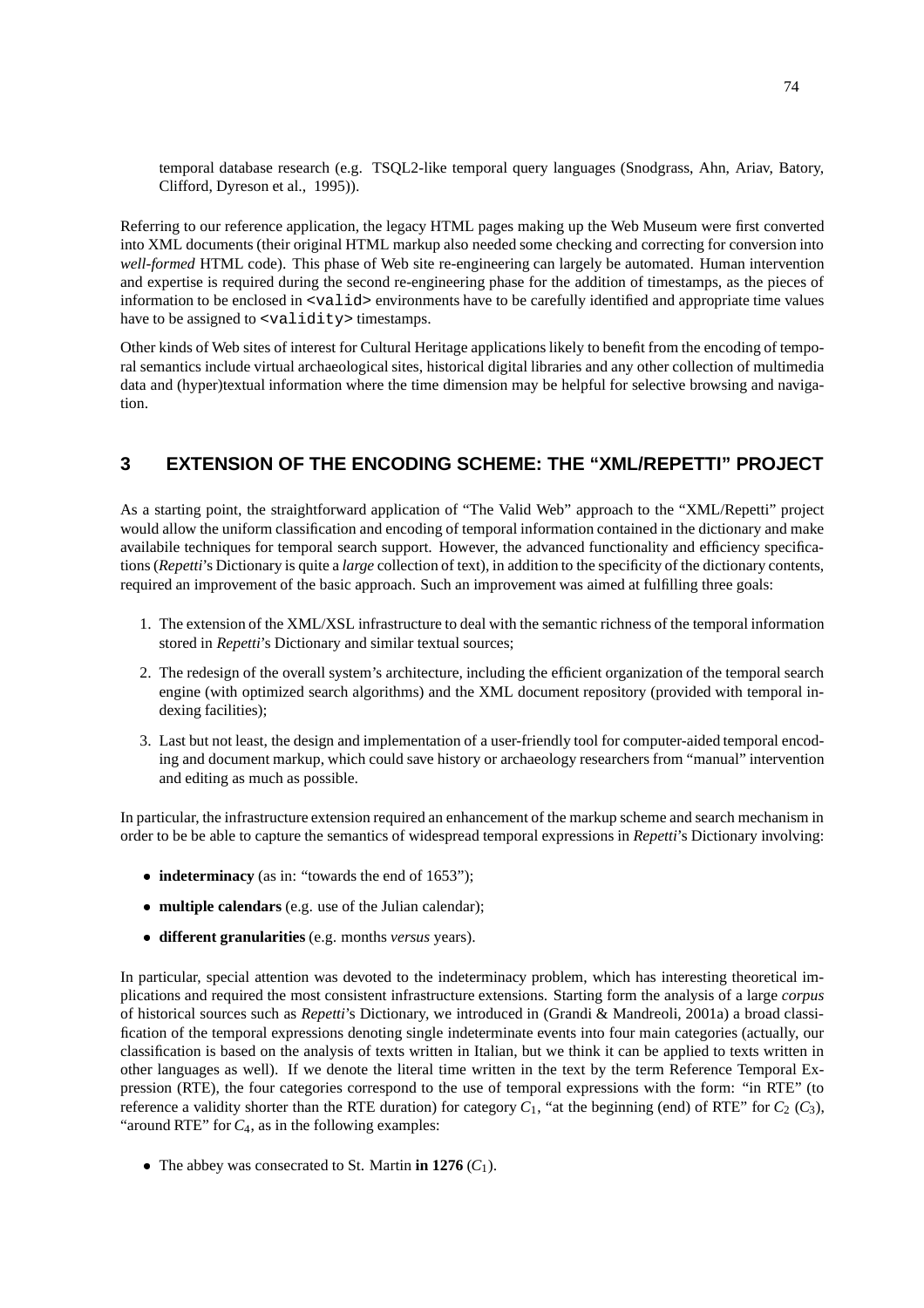- The third circuit of the city walls was added **at the beginning of the fourteenth century** (*C*2).
- The famous painter died from the plague **near the end of March 1532** (*C*3).
- The delegation of the Emperor arrived in Rome **around Christmas 1467** (*C*4).

Notice that in the (actually very frequent) *C*<sup>1</sup> case, we are in the presence of a so-called *granularity mismatch* (Dyreson & Snodgrass, 1998), where a determinate expression with higher granularity is used to denote an indeterminate expression with lower granularity. As a matter of fact, it is quite likely that the example refers to an event, that happened on a certain date in 1276, rather than to an activity lasting for the whole year. Moreover, we cannot ascertain *a priori* on which day the event actually happened and there is no reason to prefer one date to another. On the other hand, the example "The castle was restored after the fire **between 1549 and 1553**" concerns a real interval since the restoration probably required several years to complete. However, since the exact date the work began and ended is not known, the expression denotes an indeterminate interval, whose boundaries are indeterminate  $C_1$ -type dates.

Summing up, every indeterminate temporal expression found in the text concerning a single event can be reduced to an indeterminate date or to an interval whose boundaries are indeterminate dates falling in one of the categories above, whose representation is addressed in the next Subsection. We want to stress that the adopted encoding scheme, although based on four coarse categories and bound to possibly arbitrary interpretations, does not lead to an "impoverishment" of the source representation, as the original text is always maintained in its entirety, and is always visible by the scholar, historian or archaeologist browsing the sources. We only *add* (as metadata) to the original text a suitable markup that enables the exploitation of powerful and fast search engines, which can at least be used to effectively trim down the amount of text that must be examined by experts for a refined analysis. This is very different, for example, from relational databases, which have been used in recent years for the storage and management of archaeological records, where the required normalization and standardization (e.g. wrt dictionaries) of data extracted from antiquarian reports or excavation diaries leads to information loss (Grandi & Niccolucci, 2000).

## **3.1 Representation of indeterminate dates**

In the field of temporal databases, there are basically two mainstream approaches to the management of temporal indeterminacy: the *probabilistic* approach "*a` la* TSQL2" (Dyreson & Snodgrass, 1998; Snodgrass et al., 1995) and the *fuzzy* approach (Dutta, 1989). In particular, Dutta (1989) used a *fuzzy set* approach (Zadeh, 1988) to deal with *generalized temporal events*, that is individual events with multiple occurrences. For instance, the event "Tom has high fever" can occur at different time instants, according to the fluctuations of Tom's body temperature. This happens because the meaning of "high" is, to a certain extent, not completely specified (i.e. "high" is not a so-called *crisp* predicate). In Dutta's model, a generalized event allows the representation of all the possibilities for "high", from which the user can select a subset on the basis of his/her judgment and interpretation (e.g. Ann could consider as "high" a body temperature more than 37.5 Celsius degrees). Instead, with the probabilistic approach, we prefer to represent an *indeterminate validity* associated with the occurrence of an event, which remains conceptually single, even if we only know its probability distribution. Hence, an indeterminate instant becomes a set of possible alternatives, only one of which represents the actual validity, with an associated probability. On the other hand, in a *fuzzy* set, each element always belongs to the set, to a greater or lesser extent depending on its membership *degree*. The two approaches are very different as far as the representation of incomplete temporal information is concerned and, in our case, we prefer the latter approach: a historical event (say the death of a King) must occur on a precise date, even if no precise and unique determination can be found in the sources.

The probabilistic model has been introduced into the design of the temporal query language TSQL2 (Snodgrass et al., 1995), which is a consensual proposal for temporal extensions of the standard query language SQL. The TSQL2 probabilistic model has been further developed by Dyreson and Snodgrass in (1998). In this approach, an indeterminate event *t* is represented through its *probability distribution P*, which is not null on an interval of possible occurrence, whose boundaries  $(t<sup>-</sup>$  and  $t<sup>+</sup>)$  are termed the *lower support* and *upper support*:

$$
t = (t^- \sim t^+, P)
$$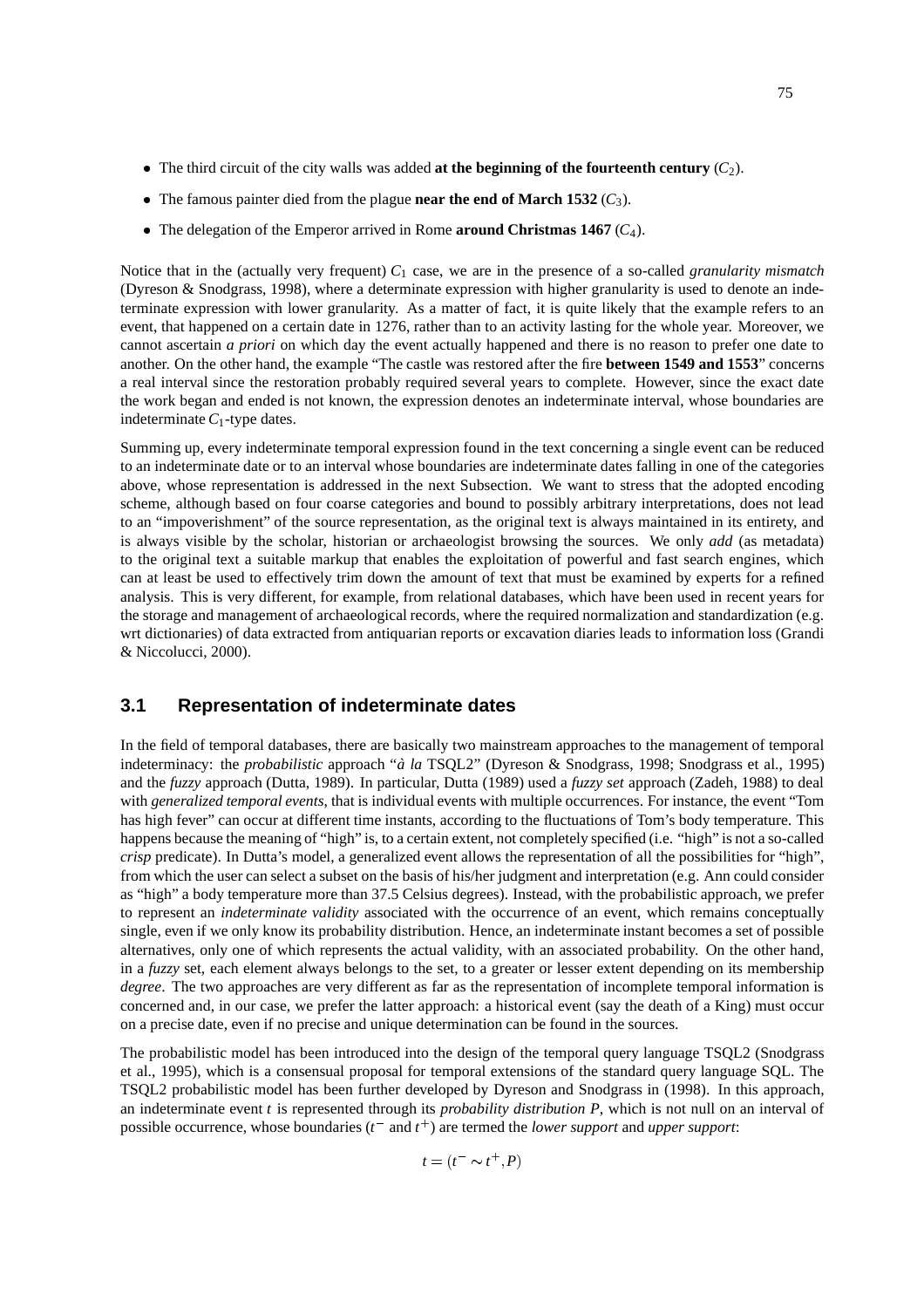| Category        | Prototype expression | Shape       | Distribution  |  |
|-----------------|----------------------|-------------|---------------|--|
|                 | <i>about in</i>      | Flat        | <b>DURING</b> |  |
| $\mathcal{C}_2$ | at the beginning of  | Decreasing  | <b>EARLY</b>  |  |
| $C_3$           | at the end of        | Increasing  | LATE          |  |
| $C$ 4           | around               | Bell-shaped | <b>AROUND</b> |  |

**Table 1**: Distributions associated with indeterminate dates

where  $P(i) = Pr[t = i]$  with  $\sum_{i=t}^{t+1} P(i) = 1$  and  $P(i) = 0$  if  $i < t^-$  or  $i > t^+$ . For query evaluation, two indeterminate instants are considered equivalent ( $t_1 \equiv t_2$ ) if and only if they have exactly the same supports and distributions. Moreover, TSQL2 introduces a suitable extension of the temporal order relation, that is a new definition of the "Before()" primitive that is used to define all the other temporal comparison operators (Snodgrass et al., 1995). To deal with indeterminate dates, the "*Before()*" primitive includes an additional parameter to specify an ordering *plausibility*, whose value can range from 0 to 100 (high plausibility means a high precedence probability between the compared instants). Its complete definition thus becomes:

$$
Before(p,t_1,t_2):=\neg(t_1 \equiv t_2) \land \Pr[t_1 < t_2] \ge p/100
$$

where the precedence probability is evaluated as:

$$
Pr[t_1 < t_2] = \sum_{i < j} P_1(i) P_2(j) \tag{1}
$$

where  $P_k(x)$  is the occurrence probability of  $t_k$  at the instant x. As far as the possible probability distributions are concerned, we adopted —as described in detail in (Grandi & Mandreoli, 2001a)— a small set of predefined distributions which can be assigned to the*C*1–*C*<sup>4</sup> indeterminacy categories summarized in Table 1. The discrete (on a one-day basis) probability densities of the predefined distributions are *piecewise-constant* functions over a small number of equal *base intervals* between the lower and upper supports. It has been shown in (Grandi & Mandreoli, 2001a) how this choice, which is fairly correct from a semantic viewpoint, allows us to exploit extremely efficient comparison algorithms —with an optimized evaluation of formula (1)— without any storage space overhead, which, on the contrary, would have made the direct application of the basic approach in (Dyreson & Snodgrass, 1998) unfeasible. For all the distributions except the uniform, we also considered variants consisting in a greater or lesser accumulation around the mean value (namely VERY EARLY, VERY LATE, STRICTLY AROUND and WIDELY AROUND), which will correspondingly imply a different number of base intervals. Hence, indeterminate dates can then be represented by a pair  $(I, P)$ , where *I* is the *principal interval* and *P* is one of the available distributions. The principal interval is the base interval where *P* takes its maximum and exactly corresponds, in the  $C_1$  and  $C_4$  cases (which are by far the most frequent), to the RTE originally written in the text. In any case, it is a more intuitive parameter to identify than the lower and upper supports.

In order to implement temporal search facilities for *Repetti*'s Dictionary, the *validity context* of interest is the dictionary *item*, which becomes the target unit for the search engine. To this end, the textual contents of every item have to be enclosed in a tag pair <ITEM> ... </ITEM>, which can then be selected on the basis of the encoded temporal expressions they contain. For example, if we are interested in a particular time period, we have to look for every item which contains at least one expression that overlaps the period. Temporal expressions of interest include single dates and time intervals, which can be specified through their beginning and end dates. For this purpose, we introduced a "basic type" DATE, to be used alone or in pairs to represent events or intervals, respectively.

By means of the DATE type, we will be able to define the <EVENT> and <INTERVAL> tags. The <EVENT> tag will contain the <AT> XML element with DATE type, while the <INTERVAL> tag will contain the <FROM> and <TO> elements, both with DATE type. In this way, events can be represented via structures like:

<EVENT> <AT ... /> text of the temporal expression (event) </EVENT>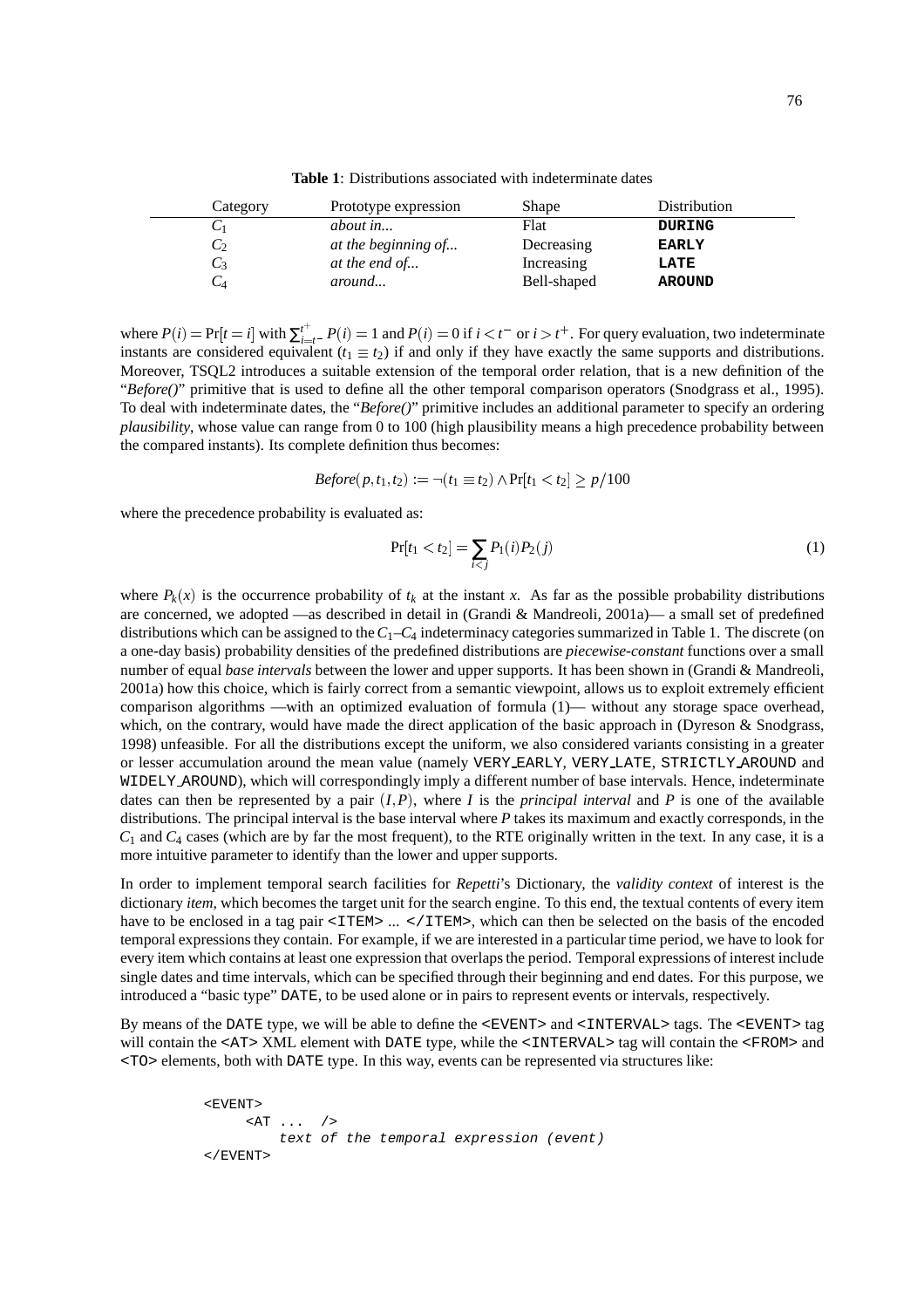whereas the interval markup will be like:

```
<INTERVAL>
     <FROM ... />
     < TO \ldots />
        text of the temporal expression (interval)
</INTERVAL>
```
The base type DATE (which is actually represented as a "macro" ENTITY in the DTD that is provided in Figure 4) has several attributes, some of which are specific for supporting indeterminacy:

- GRANULARITY, which allows the specification of the granularity used to express the date value as "DAY" (default), "MONTH", "YEAR" or "CENTURY";
- VALUE, which allows the specification of the date expression (obviously in a way consistent with the assigned granularity);
- INDETERMINATE, with values "YES" or "NO" (default), which specifies whether the date is expressed in the indeterminate format or not; when the attribute value is YES, the following attributes have meaning:
	- **–** DISTRIBUTION, whose value can be one of the supported probability distributions in Table 1 (with their variants);
	- **–** DURATION, which expresses (with a default value of "1"), as granularity multiples, the amplitude of the *principal interval* (also corresponds to the width of all the base intervals on which the probability density is constant);
- CALENDAR, which allows a specific calendar to be referenced, as will be explained later.

The *principal interval* is expressed in an *implicit* way, by means of an interval having as a lower boundary the first day of the VALUE's temporal expression (e.g. 1456/1/1 for VALUE="1456") and an amplitude which can be evaluated as the specified granularity GRANULARITY, converted into days, multiplied by the value of the DURATION attribute. Such an interval coincides with the whole interval between the lower and upper support in the case of uniform distribution (DURING), and with the interval in which the probability is maximal in the other cases (e.g. it is the central interval in the case of AROUND, the initial one in the case of EARLY). Without losing generality, this choice permits the easy exploitation of granularity to directly express base intervals with unit durations. In this way, the sample expression "around year 1622" can be encoded as:

```
<EVENT>
    <AT GRANULARITY="YEAR" VALUE="1622"
        INDETERMINATE="YES" DISTRIBUTION="STRICTLY AROUND" />
              around year 1622
</EVENT>
```
or, if we prefer the (default) day granularity, as:

```
<EVENT>
     <AT VALUE="1622-01-01" INDETERMINATE="YES"
        DISTRIBUTION="STRICTLY AROUND" DURATION="365" />
             around year 1622
</EVENT>
```
The choice of an *implicit* encoding of supports makes it a bit more "transparent" and user-friendly, so that the user (i.e. the history researcher) can concentrate on choosing an intuitive "form factor" among a few available alternatives rather than on the mathematical details of distributions like the support computation or the variance.